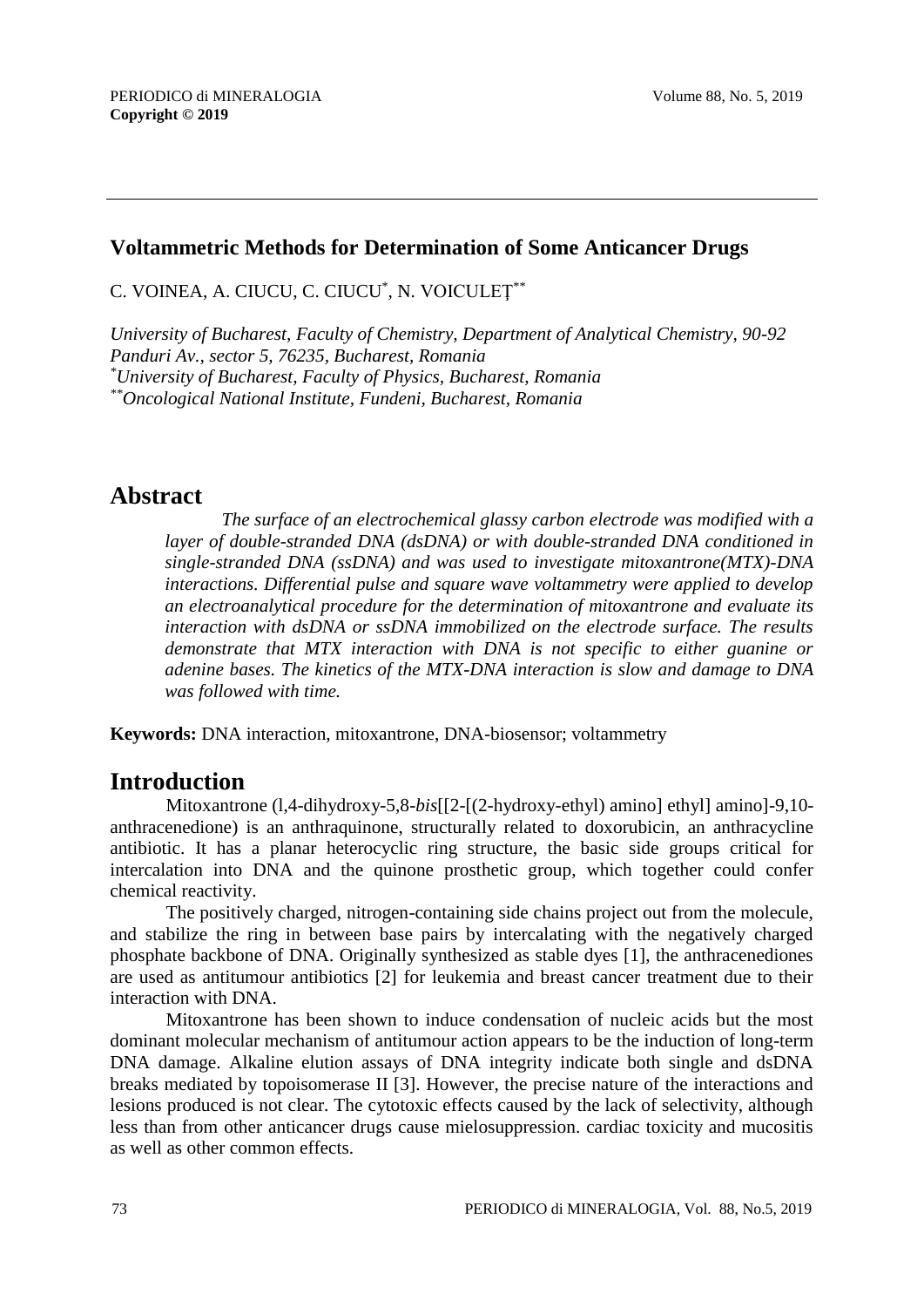

DNA is a structurally polymorphic macromolecule which, depending on the nucleotide sequence and environmental conditions, can adopt a variety of conformations. The double helical structre of DNA consists of two strands, each of them on the outside of the double helice and formed by altemating phosphate and pentose groups, in which the phosphodiester bridges provide the covalent continuity. The two chains of the double helix are held together by hydrogen bonds between purines and pyrimidine bases. The first DNA, structure proposed by Watson and Crick is known a, the B-form and is characterized to be right-handed with 10 nucleotides per turn and is stabilized by bound water that fits perfectly into the minor groove. Later it was discovered that when DNA is strongly dehydrated a structural alteration occurs due to a greater electrostatic interaction between the phosphate groups and this form was designated by A-DNA. It is also right-handed, has 11 nucleotides per turn and the pentoses of the nucleotides are in a conformation which causes an increase in the double helix diameter and a decrease in its length. In solution it is the general view that at least part of the mitoxantrone molecule is accommodated in the minor groove of B-DNA [4].

The different structural forms of the double helix lead to different dynamic interactions, and the geometry of the grooves is important in allowing or preventing access to bases. Topoisomerase enzymes catalyse breaking and rejoining, knotting and unknotting and concatenation/deconcatenation of DNA via covalently linked enzyme-DNA intermediate, the so-called cleavable complex [5]. This cleavable complex is involved in a reaction which alters the topology of DNA by introducing a temporary double-strand break in the sequence through which an intact helix can pass. Some research work showed evidence that mitoxantrone is a topoisomerase II poison [6] that stabilizes the cleavage complex and prevents the linking of DNA strands [7].

The electrochemical DNA-biosensor enables us to evaluate and predict DNA intetactions and damage by health hazardous compounds based on their binding to nucleic acids. In this work several situations were studied using a bare glassy carbon electrode in a solution containing dsDNA and mitoxantrone, and using a glassy carbon electrode covered by dsDNA or dsDNA modified in ssDNA solution, forming the DNA-biosensor, and immersed in a solution containing mitoxantrone.

## **Experimental**

Mitoxantrone (MTX) (dihydroxyanthracenedione) was a synthetic sample solution of Novantrone® (mitoxantrone hydrochlorate) that was supplied by Lederle Laboratories, Gosport, UK. The MTX sample of 2 mg ml<sup>-1</sup> (4.5 x  $10^{-3}$  M) was kept away from light to avoid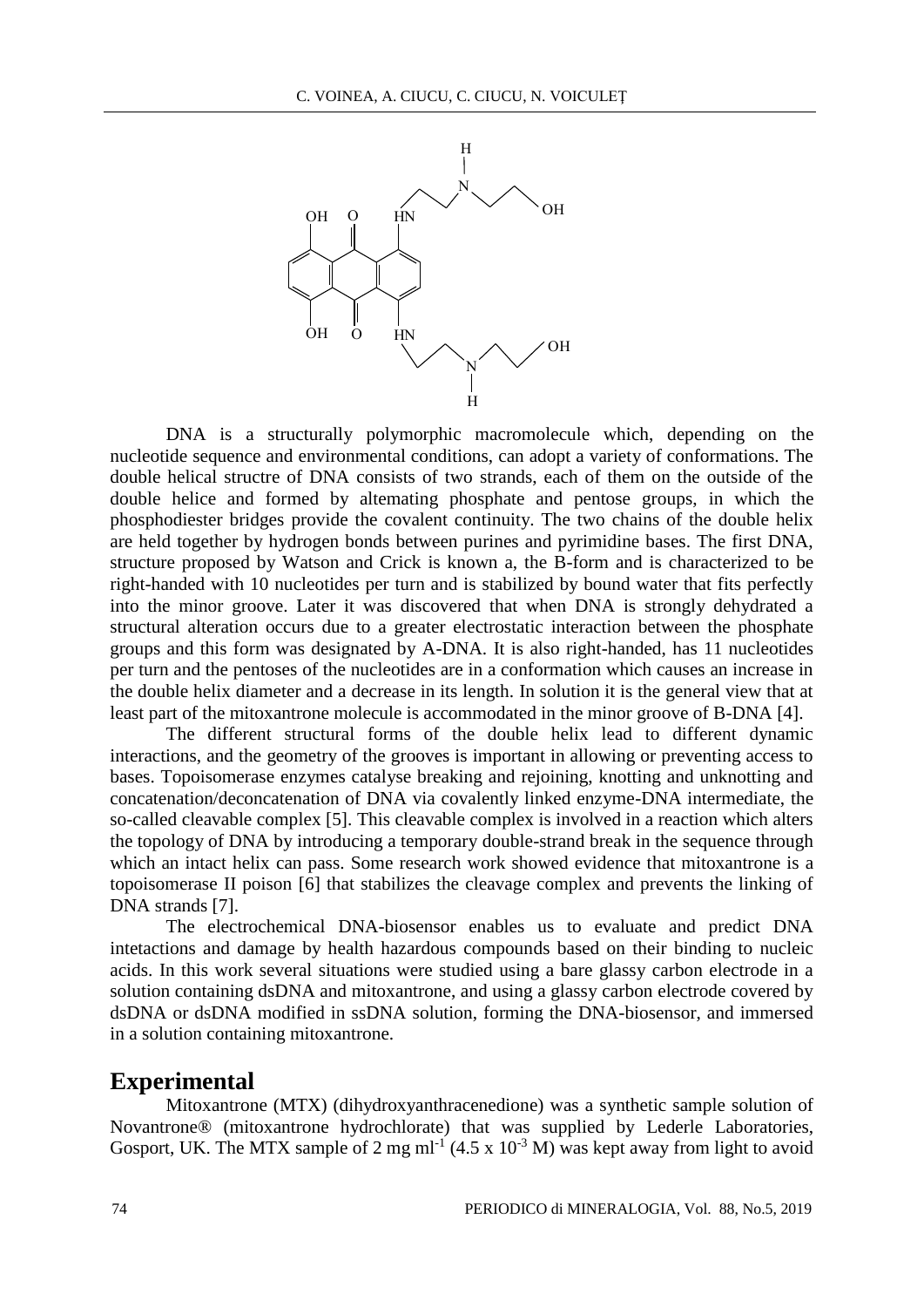photodecomposition and at a temperature of  $\sim$  3°C. Solutions were always prepared just before the experiments.

Calf thymus DNA (sodium salt, type I), was obtained from Sigma and was used without further purification. Acetate buffer solutions of ionic strength 0.2 at pH 4.5 were used in all experiments, and were prepared using analytical grade reagents and purified water from a Millipore Milli-Q system. All experiments were done at room temperature.

Single stranded DNA (ssDNA) was prepared by treating an accurately weighed sample of approximately 3 mg of DNA with 0.5 ml of 60% pure perchloric acid; after dissolution, 0.5 ml of 9 M NaOH was then added to neutralize the solution followed by 49 ml of pH 4.5 acetate buffer.

The DNA-biosensor was prepared by covering a glassy carbon electrode (BAS, 3 mm diameter) with 3 mg of dsDNA dissolved in 80  $\mu$ l of pH 4.5 acetate buffer and leaving the etectrode to dry. After drying, the electrode was immersed in acetate buffer solution and a constant potential of  $+1.4$  V applied during 5 min. It was then transferred to a solution containing single stranded DNA and differential pulse voltammograms were recorded in the range  $0.0$  to  $+1.4$  V until stabilization of the peak currents that correspond to adenine and guanine electro-oxidation occurred.

Voltammograms were recorded using a BAS CV-50W potentiostat/galvanostat running with GPES version 3 software. The working electrode was either a glassy carbon disc electrode 1 mm diameter. Cypress Systems, Lawrence, USA, together with Ag/AgCl (3.0 M KCl) reference electrode, or a glassy carbon disc electrode 3 mm diameter, BAS, with saturated calomel electrode (SCE) as reference electrode; the counter electrode was always a Pt wire. All electrodes were contained in a one-compartment cell. Differential pulse voltammetry conditions were: pulse atmplitude 50 mV, pulse width 70 ms and scan rate 5 mVs<sup>-1</sup>. Square wave voltammetry conditions were: frequency 50 Hz, pulse amplitude 50 mV and scan increment 2 mV, corresponding to an effective scan rate of  $100 \text{ mVs}^{-1}$ .

### **Results and Discussions**

Voltammograms obtained with DNA double-stranded (dsDNA) and single-stranded (ssDNA) show the greater difficulty for the transfer of electrons from the inside of the doublestranded rigid form of DNA to the electrode surface than from the flexible single-stranded form where the bases are in close proximity to the electrode surface [8].The roughness of a solid electrode surface means that double helix DNA has some difficulty in following the surface contours whereas single-stranded unwound DNA molecules can approach closer to the electrode surface, because of their greater fiexibility.

The electrochemical oxidation of nucleic acids at pH 4.5 is due to the oxidation of the purine residues, guanine and adenine, in the polynucleotide chains. The oxidation of the pyrimidine residues [9] only occurs for a high pH value of 10.0 and very positive potentials.

#### *Electrochemistry of DNA and MTX in solution*

The oxidation of pure MTX at a glassy carbon electrode using square wave voltammetry originates three current peaks (**Figure 1b**) and the addition of dsDNA or ssDNA caused modifications to this oxidation behaviour. The alteraltions in electrode response that occurred in an aqueous solution containing 3 mg ml<sup>-1</sup> of double-stranded or 60  $\mu$ g ml<sup>-1</sup> of ssDNA and  $6.38 \times 10^{-5}$  M of MTX in 0.1 M acetate buffer pH 4.5 were investigated.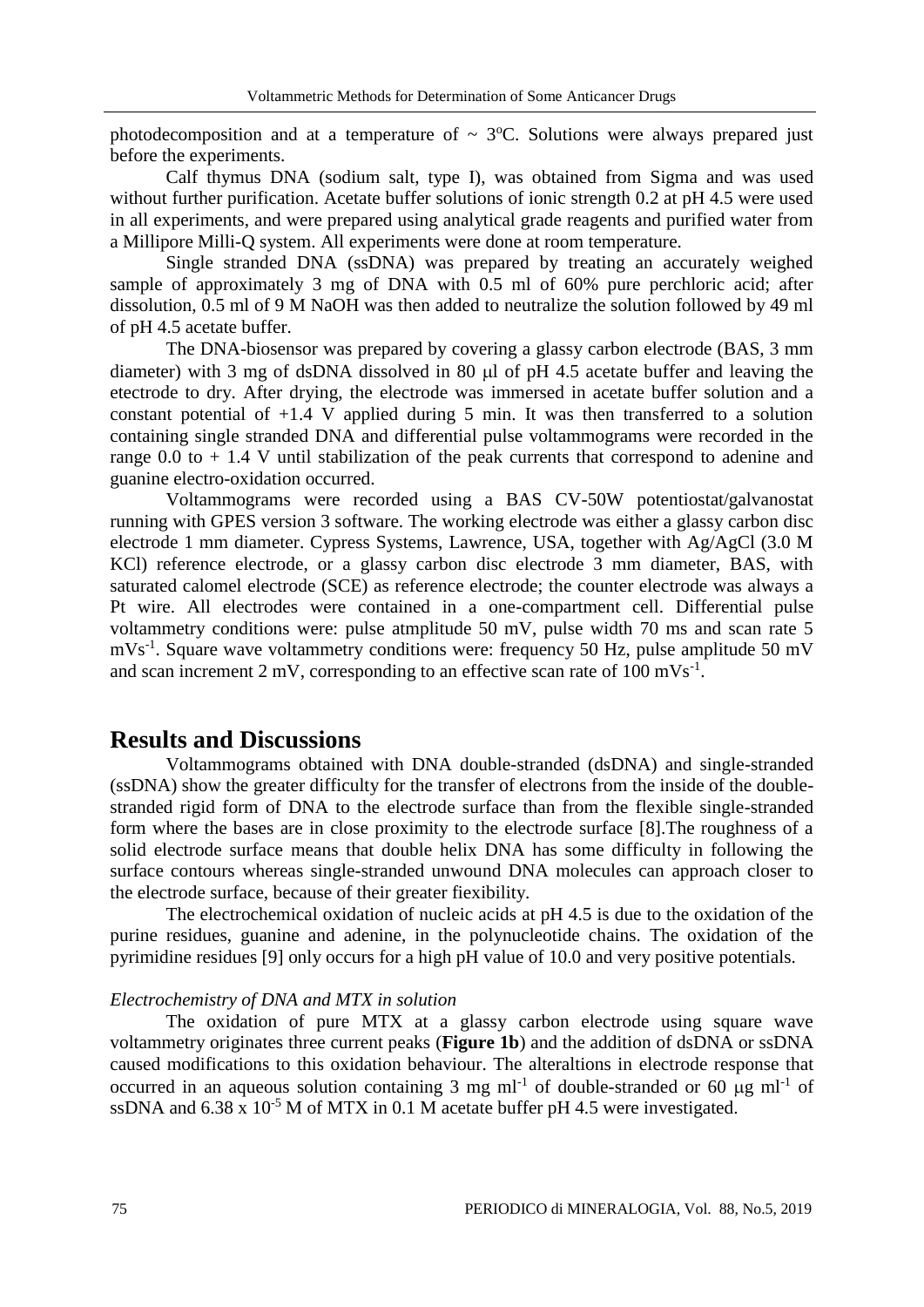

**Figure 1.** Square wave voltammograms of (a) 60  $\mu$ g ml<sup>-1</sup> of ssDNA (---); (b) 6.38 x 10<sup>-5</sup> M of MTX (...); (c) mixture of 60  $\mu$ g ml<sup>-1</sup> of ssDNA with 6.38 x 10<sup>-5</sup> M of MTX (----). Supporting electrolyte 0.1 M acctate buffer pH 4.5. Frequency 50 Hz. Glassy carbon disc electrole (1 mm diameter).

### *dsDNA and MTX in solution*

MTX is interacting possibly by intercalation with the dsDNA in solution: its oxidation follows a different pathway than when no dsDNA is present in the solution figure 1b. In the presence of dsDNA only two small peaks ( $E_{p1} = +0.48V$  and  $E_{p2} = +0.66V$ ) appeared, because the MTX groups inolved in bonding with DNA are not available for oxidation. The peaks corresponding to the oxidation of the DNA bases at a glassy carbon electrode at pH 4.5 for the guanine group at a potential of  $+ 0.84V$  and for the adenine group at a potential of  $+ 1.16V$  [9] were not detectable. This means that no immediate significant change was caused to the double helical DNA structure and damage to dsDNA is a function of time. Other methods, such as scanning electron microscopy [10], have given evidence of the intercalation bonding between MTX and dsDNA and extensive formation of networks of linked DNA molecules, through the MTX amino group that electrostatically bonds to the DNA phosphate groups. However, when the solution of dsDNA was added to the MTX solution, the interaction of MTX with dsDNA in solution immediately caused the appearance of a dark blue colour precipitate with the appearance of ball of wool, which must result from the intercalation and condensation process, via electrostatic crosslinkine [11] and compacting of the double helix. The a condense nucleic acids is believed to be responsible for the cytotoxic activity of MTX [12,13]. As expected, after the formation of this dark blue ragged precipitate no peaks were observed in the voltammograms and only with strong stirring of the solution to maximize mass transport to the electrode surface was it possible to obtain a small electrochemical signal.

### *ssDNA and MTX in solution*

In other experiments ssDNA was added to the MTX solution. The peaks corresponding to the oxidation of the bases guanine and adenine in ssDNA were not significantly affected by the presence of MTX. (**Figure 1a** and **Figure lc**). and as also occurred in the presence of dsDNA only two peaks were observed for MTX oxidation. Nevertheless these peaks were ten times bigger than for mitoxatrone alone and probably some adsorption of the MTX-ssDNA complex on the electrode surface occurred.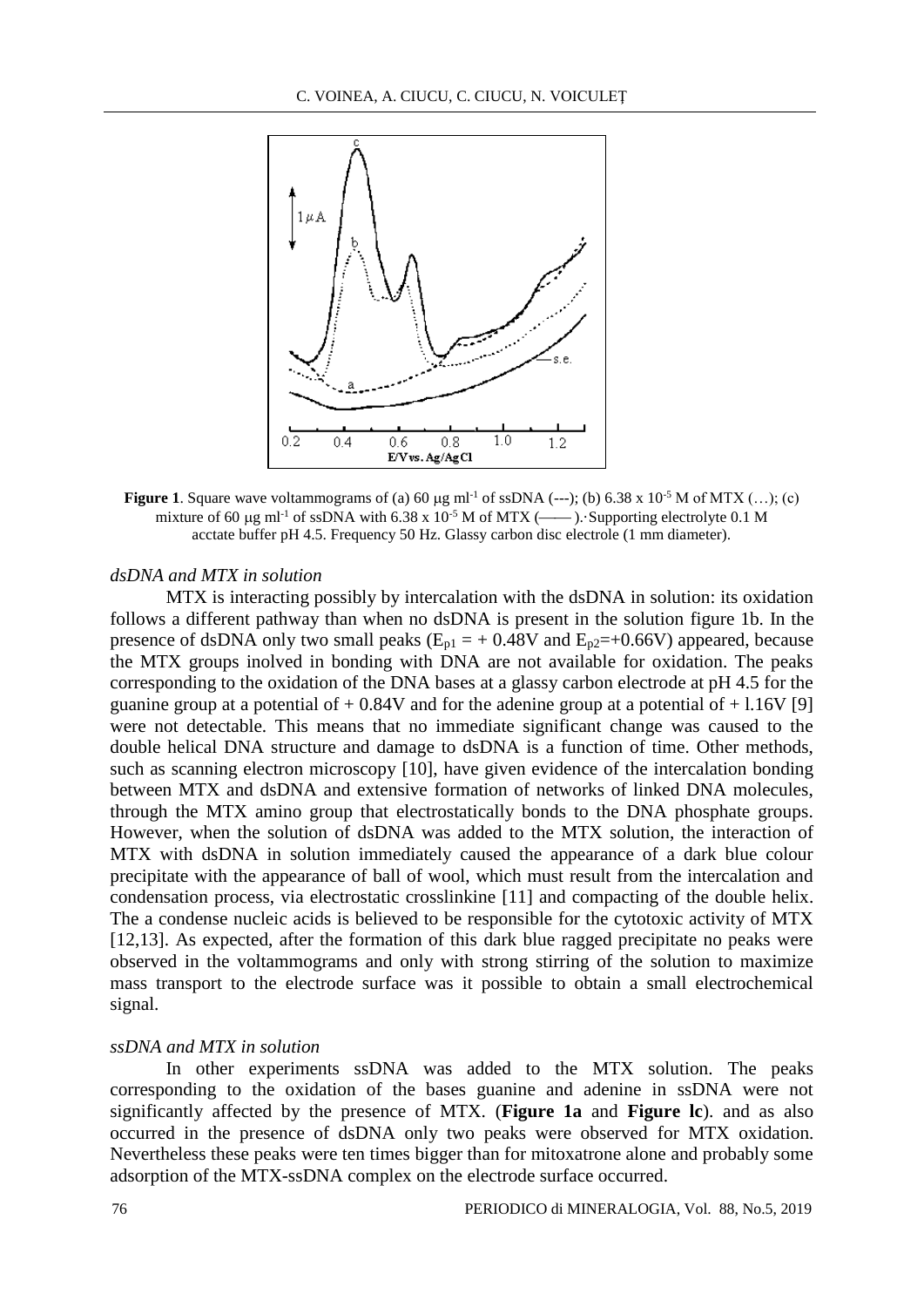### *Glassy carbon electrode surface-modified with dsDNA and MTX*

The glassy carbon electrode 1 mm diameter, was modified through immobilization by adsorption on its surface of twice (due to small electrode diameter) 6µl of a solution containing 3 mg ml<sup>-1</sup> dsDNA. After the electrode was dried, 3  $\mu$ l of a solution containing 4.5  $x \approx 10^{-3}$  M of MTX were placed on its surface and the electrode allowed to dry at room temperature for 48 h. Due to strong dehydration a structural alteration will form A-DNA and a greater electrostatic response between the phosphate groups and MTX will occur during the drying time. After this period the electrode was immersed in the pH 4.5 acetate buffer supporting electrolyte solution and a very large peak was observed at a potential corresponding to the oxidation of guanine  $(E_p = +0.84V)$  (**Figure 2**), whereas practically no peak was observed at a potential corresponding to the oxidation of adenine ( $E_p = +1.16$  V). In figure 1 b is a square wave voltammogram of MTX in buffer for comparison. On repeating the experiment after 72 h, the peak at  $+0.8V$  has practically disappeared. This can by understood by considering that, under the experimental conditions described a preferential intercalation near guanine bases occurs, freeing them and giving rise to the big guanine oxidation peak current in the first experiment after 48 h.



**Figure 2.** Square wave voltammogram of a glassy carbon disc electrode(1 mm diameter) containing 3 mg ml<sup>-1</sup> dsDNA and 3  $\mu$ l of a solution containing 4.5 x 10<sup>-3</sup> M of MTX on its surface, after being dryed for 48h. Supporting electrolyte 0.1 M acetate buffer pH 4.5. Frequency 50 Hz.

As no more MTX was added to the electrode surface and it is considered that all the MTX had reacted with the dsDNA after 48 h, no more guanine base can be liberated and oxidized which could lead to the disappearance of the guanine peak after 72 h. Spectroscopic studies have shown that MTX interacts preferentially with DNA binding with guanine, cytosine base pairs [4,14,15].

#### *Glassy carbon electrode surface-modified with dsDNA*

The glassy carbon electrode (3 mm diameter) was modified by the immobitization by adsorption on its surface of 30  $\mu$ l dsDNA 3 mg ml<sup>-1</sup>, and allowing the electrode to dry at room temperature. The electrode was electrochemically conditioned by application of a square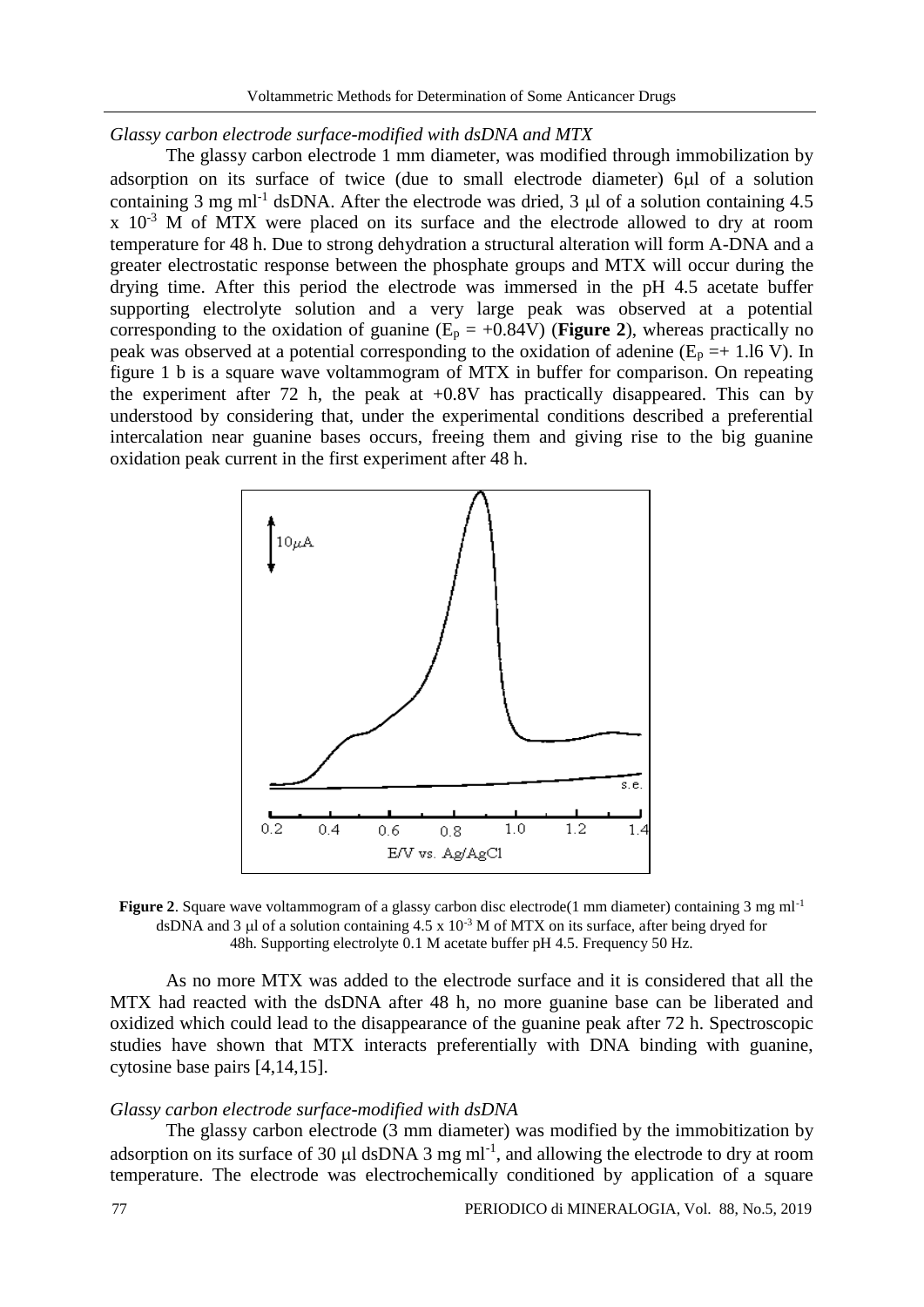wave potential scan between  $0$  and  $+$  1.4V in the buffer solution. The electrochemical pretreatment of the dsDNA-modified glassy carbon electrode was essential to obtain reproducible results. Afterwards the electrode was placed in a buffer solution containing 4.46  $x$  10<sup>-5</sup> M of MTX at  $+$  1.4V deposition potential during 120s and no peaks were observed. The electrode was removed from the solution and allowed to dry at room temperature for different time periods (**Figure 3**), after which it was again immersed in the same solution and the experiment repeated. Comparing the results observed with figure 1b we can observe the appearance of a peak at  $+1.2V$  after 1h, which corresponds to the oxidation of adenine bases and that reached its maximum after l7h. No peak was ever observed under these experimental conditions for a potential corresponding to the oxidation of guanine. However, the MTX was in solution and not dried on the electrode surface.



**Figure 3**. Square wave voltammograms at a glassy carbon disc electrode (3 mm diameter) modified by the immobilization by adsorption on its surface of 30  $\mu$ l dsDNA 3 mg ml<sup>-1</sup>, and allowing the electode to dry at room temperature. Variation with time: (1) 0h; (2) 1h; (3) 2h; (4) 8h; (5) 17h; (6) 21h; (7) 24h; (8) 28h; (9) 31h; (10) 43h; (11) 67h; (12) 73h; for a 0.1 M acetate buffer pH 4.5 solution containing  $4.5 \times 10^{-3}$  M of MTX. Frequency 50 Hz. The electrode was always immersed in the solution.  $(\cdot \cdot \cdot)$  Shows the response after 73h using a freshly-polished glassy carhon electrode.

### *DNA-biosensor*

The DNA-biosensor was prepared as described in the experimental section. During the conditioning procedure the dsDNA film interacted with ssDNA in bulk solution, structural modification of the dsDNA immobilized on the glassy carbon surface taking place by interchain crosslinking with ssDNA in the solution.

These interesting observations can be explained through the formation of portions of triple helix DNA on the electrode surface which result from the interaction of ssDNA in the bulk solution with dsDNA on the electrode surface. Side-chain and main-chain atoms may interact with a particular DNA base-pair of another chain or with more than one base-pair supporting each other in interwoven hydrogen-bonding networks. These stabilize the contacts between the bases, forming a triple helix on the DNA adsorbed to the electrode surface [16- 18]. Hoogsteen [19] explained the hydrogen bonds in the triple base pairing by considering the third strand positioned in the major groove of a Watson Crick base pairing. Triplestranded DNA can be generated intermolecularly or intra-molecularly; it is called H-DNA in order to indicate the high  $H^+$  concentration of the media where this triplex exists and can only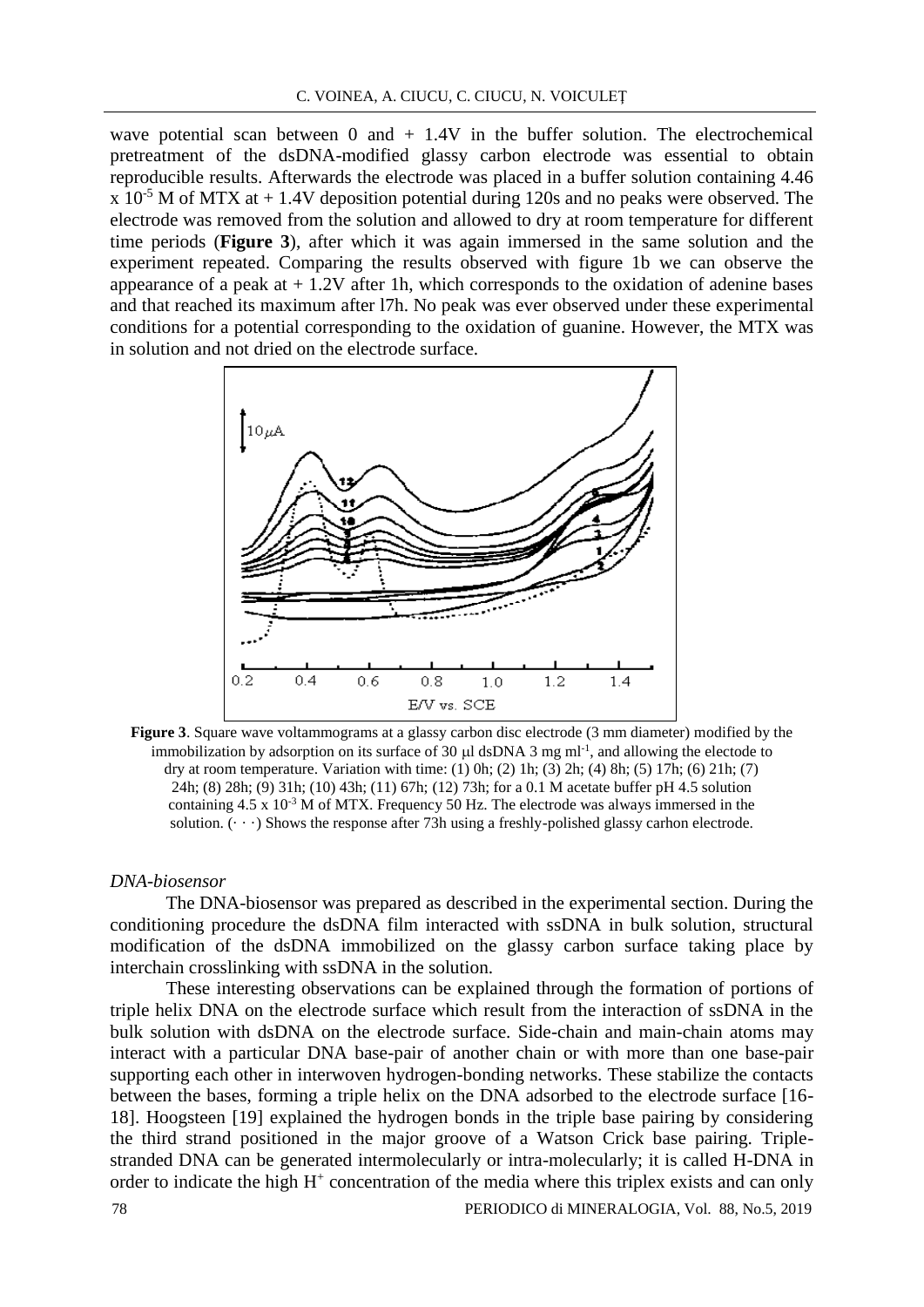be formed if one strand of the original B-helix is all purines bases. guanine and adenine, and the corresponding region of the other strand is all pyrimidines bases, thymine and cytosine.

The electrochemical characteristics of these DNA-biosensors have been evaluated [20] and the triple-stranded DNA monitored electrochemically by hydroxylamine a specific chemical probe for triple-stranded DNA [21] formed during the electrochemical reduction of nitroimidazoles [22]. Differential pulse voltammograms of the DNA-biosensor in a buffer solution and in a solution containing ssDNA are shown in (**Figure 4**), and in the latter solution the peaks of guanine and adenine are clearly identified.



**Figure 4**. Differential pulse voltammograms of a DNA-biosensor in 60 µg ml<sup>-1</sup> ssDNA. Puls amplitude 50 mV, pulse width 70 ms, scan rate 5 mV  $s^{-1}$  Supporting electrolyte 0.1 M acetate buffer pH 4.5.

#### *DNA-biosensor in a solution containing ssDNA and MTX*

Since the electrochemistry of the DNA-biosensors a ssDNA solution figure 4, has been applied to study the interaction with DNA of carboplatin [23] it was decided to use the same approach with MTX.

Differential pulse (DP) voltammograms obtained when successive  $100 \mu l$  aliquots of MTX of 4.5 x  $10^{-3}$  M were added to solutions containing 60  $\mu$ g m1<sup>-1</sup> ssDNA (**Figure 5**) showed that the peaks corresponding to the three peaks of MTX increased with concentration, and that the peaks currents corresponding to the oxidation of guanine and adenine from ssDNA in solution decreased. This can be interpreted by fewer base molecules being available for oxidation because of their binding with MTX (**Figure 6**). Figure 6 shows a slightly faster decrease in the peak of guanine for low concentrations but for high concentrations of MTX both peaks diminished in a similar way.



**Figure 5**. Differential pulse voltammograms of a DNA-biosensor in 0.1 M acetate buffer pH 4.5 with 60  $\mu$ g ml<sup>-1</sup> ssDNA: (1) 0; (2) 45  $\mu$ M; (3) 88  $\mu$ M; (4) 131  $\mu$ M; (5) 173  $\mu$ M of MTX. Pulse amplitude 50 mV, pulse width 70 ms, scan rate 5 mV s<sup>-1</sup>.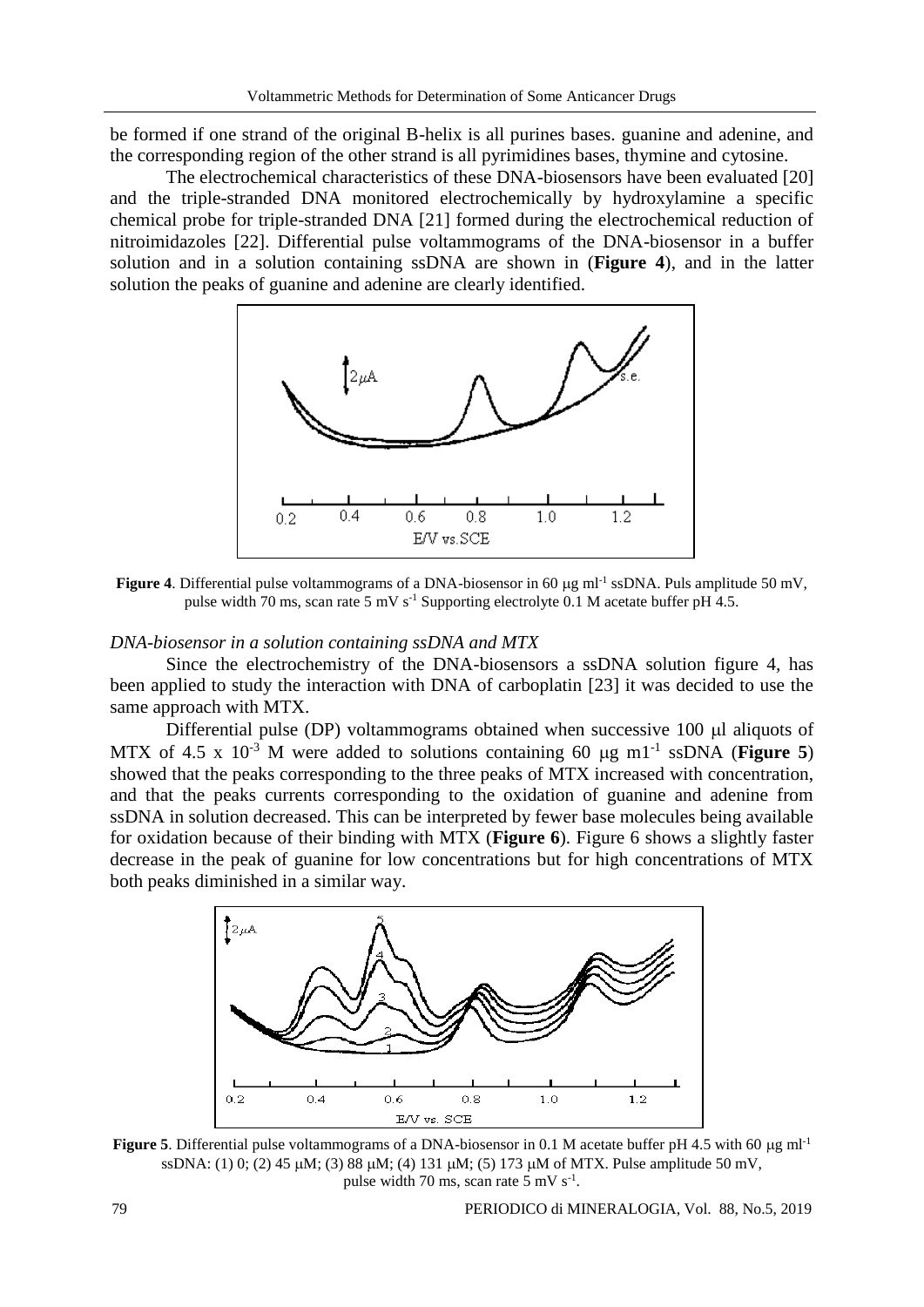

**Figure 6**. Variation of the guanine and adenine peak currents in Fig. 5 with concentration of MTX.

Square wave (SW) voltammograms obtained in another experiment but for the same concentrations of ssDNA and MTX (**Figure 7**) showed a large increase in the size of the peaks corresponding to the bases when MTX was first added followed by a great diminution of the peaks corresponding to the oxidation of guanine and adenine; these eventually disappeared after all ssDNA in solution had interacted with the MTX being added. Only two peaks corresponding to the MTX oxidation occurred at the same potential as before figure 1c when using a bare glassy carbon electrode.



**Figure 7.** Square wave voltammograms of a DNA-biosensor in 0.1 M acetate buffer pH 4.5 with 60  $\mu$ g ml<sup>-1</sup> ssDNA: (1) 0; (2) 45 µM; (3) 88 µM; (4)·131 µM; (5) 173 µM; (6) 214 µM; (7) 333 µM uf MTX. Frequency 50 Hz.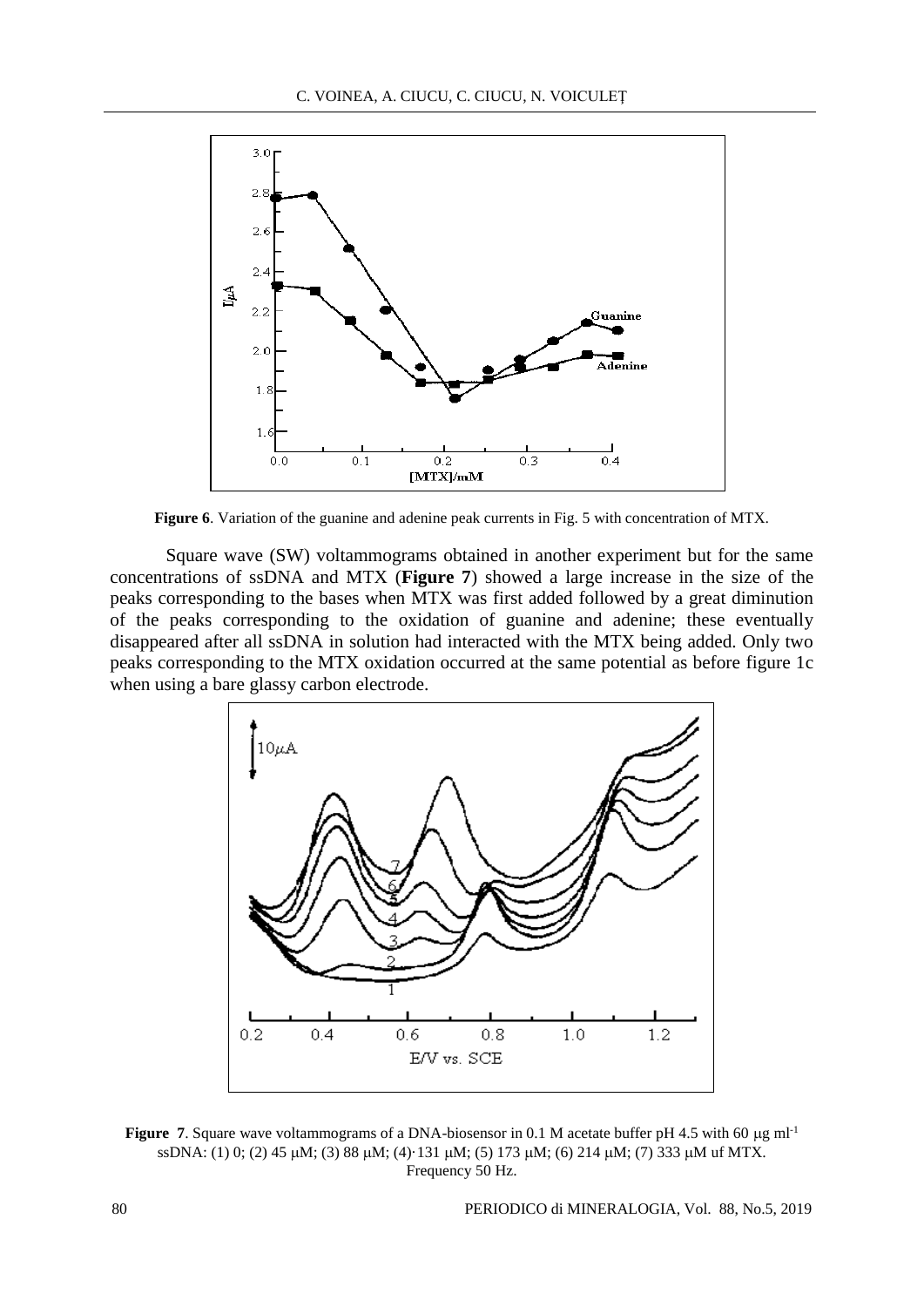The fact that three peaks for MTX oxidation are seen using DP voltammetry and two using SW voltammetry can be explained by considering scan rates, DP used 5 mVs<sup>-1</sup> whereas in SW 100 mV  $s^{-1}$  effective scan rate was used.

The results using the DNA-biosensor show that the reaction between DNA and MTX has no preferential interaction with either of the bases but that MTX has a preferential interaction with ssDNA in solution.

### *DNA-biosensor in MTX solution*

The DNA-biosensor was used to evaluate the interaction of DNA with MTX as a function of time. Square wave (SW) voltammograms obtained when a DNA-biosensor was used in a solution containing  $4.5 \times 10^{-5}$  M of MTX (**Figure 8**) showed besides the two peaks for the MTX, the currents of the peaks corresponding to guanine and adenine, the peak for adenine initially being bigger.



**Figure 8.** Square wave voltammogram of a DNA-biosensor in solution containing 4.5 x 10<sup>-3</sup>-M of MTX. *Variation with time: (1) 0h; (2) 4h; (3) 96h. The electrode was kept in the solution between experiments. Supporting electrolyte (s.e.) 0.1 acetate buffer pH 4.5. Frequency 50 Hz.*

After a period of 4 h the adenine peak decreased drastically and practically disappeared, whereas the guanine peak only decreased a little. The currents for the peaks corresponding to the oxidation of MTX became bigger due to the increase of concentration near the electrode surface of MTX that intercalated with DNA. The MTX peaks stopped increasing after l9 h. This is in agreement with the preferential interaction of MTX with ssDNA and as there is no ssDNA in solution, it can only be from the third strand on the DNAbiosensor.